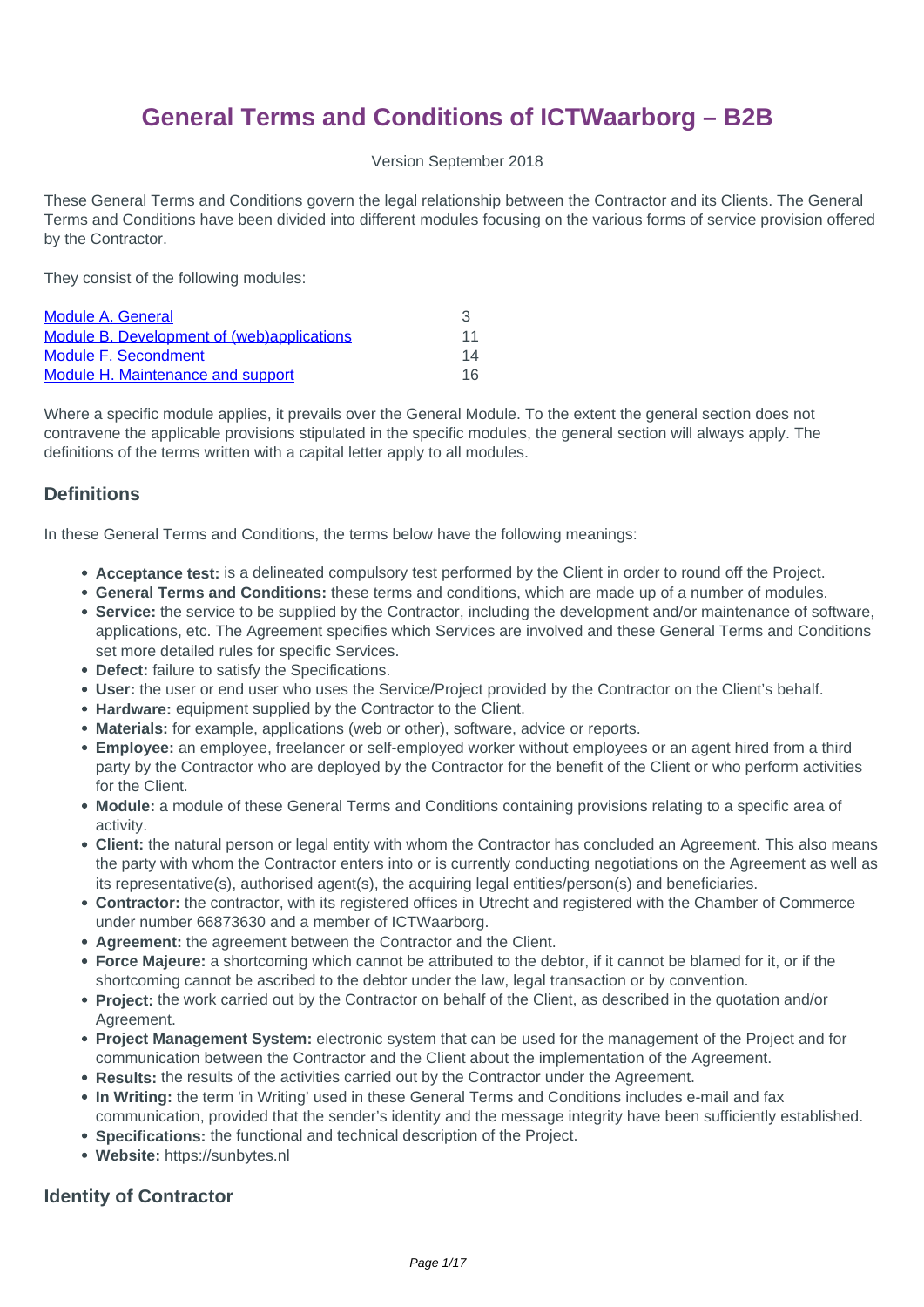| <b>Name (Contractor)</b>  | Sunbytes BV                               |
|---------------------------|-------------------------------------------|
| <b>Operating as</b>       | Sunbytes                                  |
| <b>Registered address</b> | Europalaan 500 - 4.O.1<br>3526 KS Utrecht |
| <b>Postal address</b>     | Europalaan 500 - 4.O.1<br>3526 KS Utrecht |
| <b>Telephone</b>          | +31(0)307009717                           |
| E-mail                    | info@sunbytes.nl                          |
| <b>VAT number</b>         | NL856734615B01                            |
| <b>CoC</b> number         | 66873630                                  |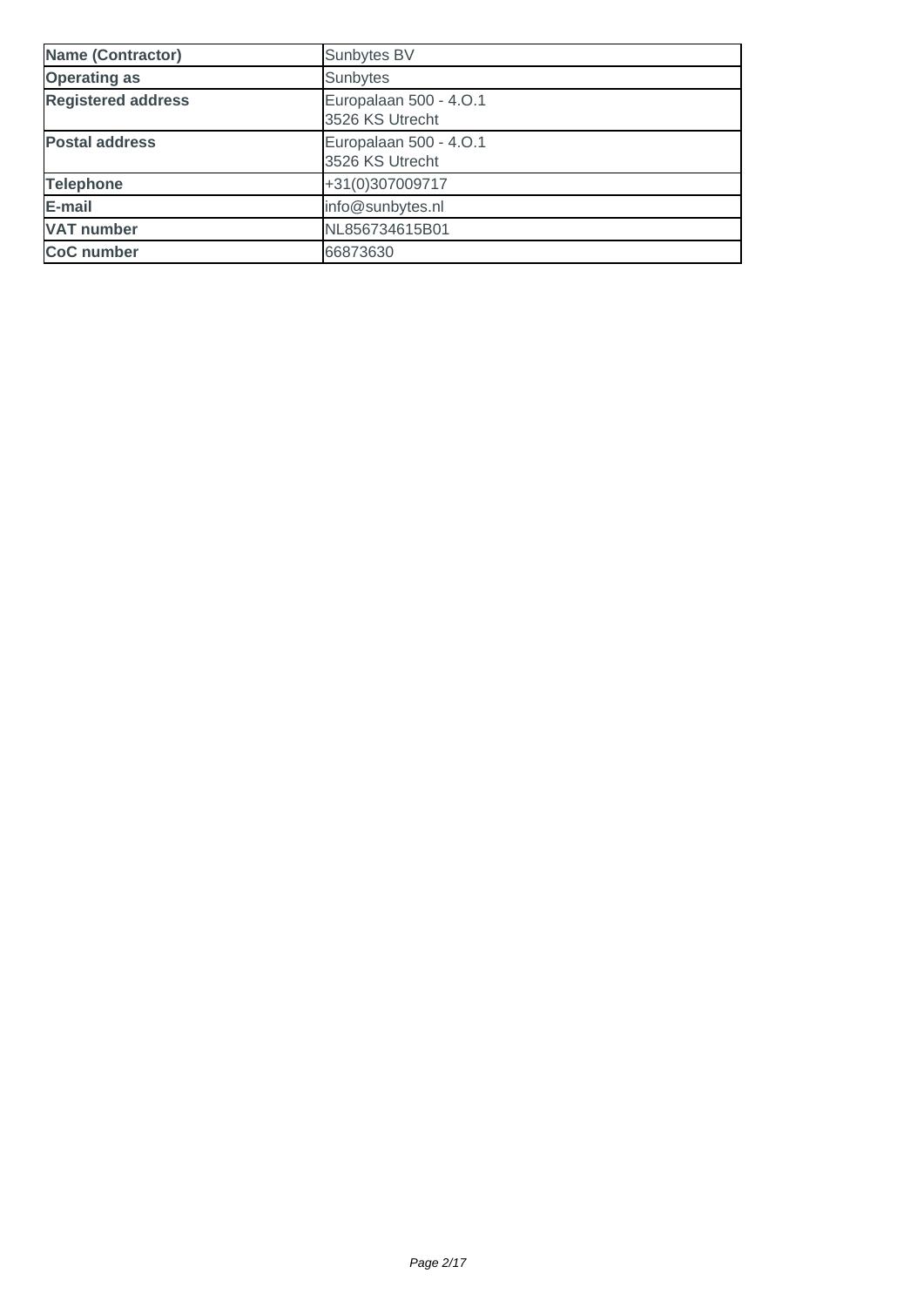## <span id="page-2-0"></span>**Module A. General**

## **Article A.1. Quatation, offer and acceptance**

- A.1.1 A quotation drawn up by the Contractor is without obligation and will be valid for 14 days after the date on which it was sent by the Contractor, unless stated otherwise in the quotation.
- A.1.2 The Client should preferably accept the quotation in Writing, but if the Client accepts or creates the impression that it has accepted it by other means, the Contractor may consider the quotation as accepted.
- A.1.3 The Client's provisions or terms and conditions that differ from, or do not appear in, these General Terms and Conditions will only be binding for the Contractor if, and to the extent that, these have been explicitly accepted by the Contractor in Writing.
- A.1.4 Without prejudice to the power of the Contractor to withdraw the quotation in accordance with Article A.1.1., the Agreement may only be changed after acceptance with the consent of both parties. In the event of a conflict between the provisions in the documents below, the following order of precedence applies:
	- 1. the Agreement;
	- 2. any appendices, apart from brochures;
	- 3. these General Terms and Conditions;
	- 4. any additional conditions, apart from brochures.

## **Article A.2. Implementation of the Project & provision of information**

A.2.1 Following conclusion of the Agreement, the Client will carry out the Project as soon as possible, in accordance with the offer, taking into account any reasonable wishes of the Contractor.

The Contractor will endeavour to carry out the Project to the best of its ability, exercising due care and professionalism. The Client is obliged to enable the Project to be implemented correctly and in a timely manner. In particular, the Client shall ensure that all information, which the Contractor has stated to be required or with regard to which the Client can reasonably understand that it is required for the implementation of the Project, is made available to the Contractor in time. The necessary commitment on the part of the Client should be of adequate quality and timely. This applies both to the support provided by the contact persons and to the planned deployment of Project staff on the Project activities.

A.2.2 If the Client fails to do the above, the Contractor is entitled to charge extra costs and and it is possible that the Project will overrun. Any delay to the Project caused by the Client is reported via the Project Management System or, if no project management system is being used for the Project, by email, or, in the absence of functioning email correspondence, by another means in Writing. If this situation arises, the Contractor will inform the Client of any extra costs to be charged.

#### **Article A.3. Term, termination and dissolution**

- A.3.1 The Agreement will be deemed as having been terminated if the services stipulated in it have been provided by both parties.
- A.3.2 Contrary to Article 3.1, agreements for services are tacitly extended on a monthly basis after the end of the term. Such agreements are terminated in Writing.
- A.3.3 The delivery dates given by the Contractor are always an indication only. In the event of an agreed final delivery date, the Contractor will first be in default after the Client has declared it to be in default in Writing, subject to the mandatory situations prescribed by law in which default occurs by operation of law.
- A.3.4 If the Client fails to perform any obligation to which it is subject under the Agreement, the Contractor has the right to suspend performance of all agreements concluded with the Client concerned, without requiring notice of default or judicial intervention, and without prejudice to the Contractor's right to compensation, loss of profit and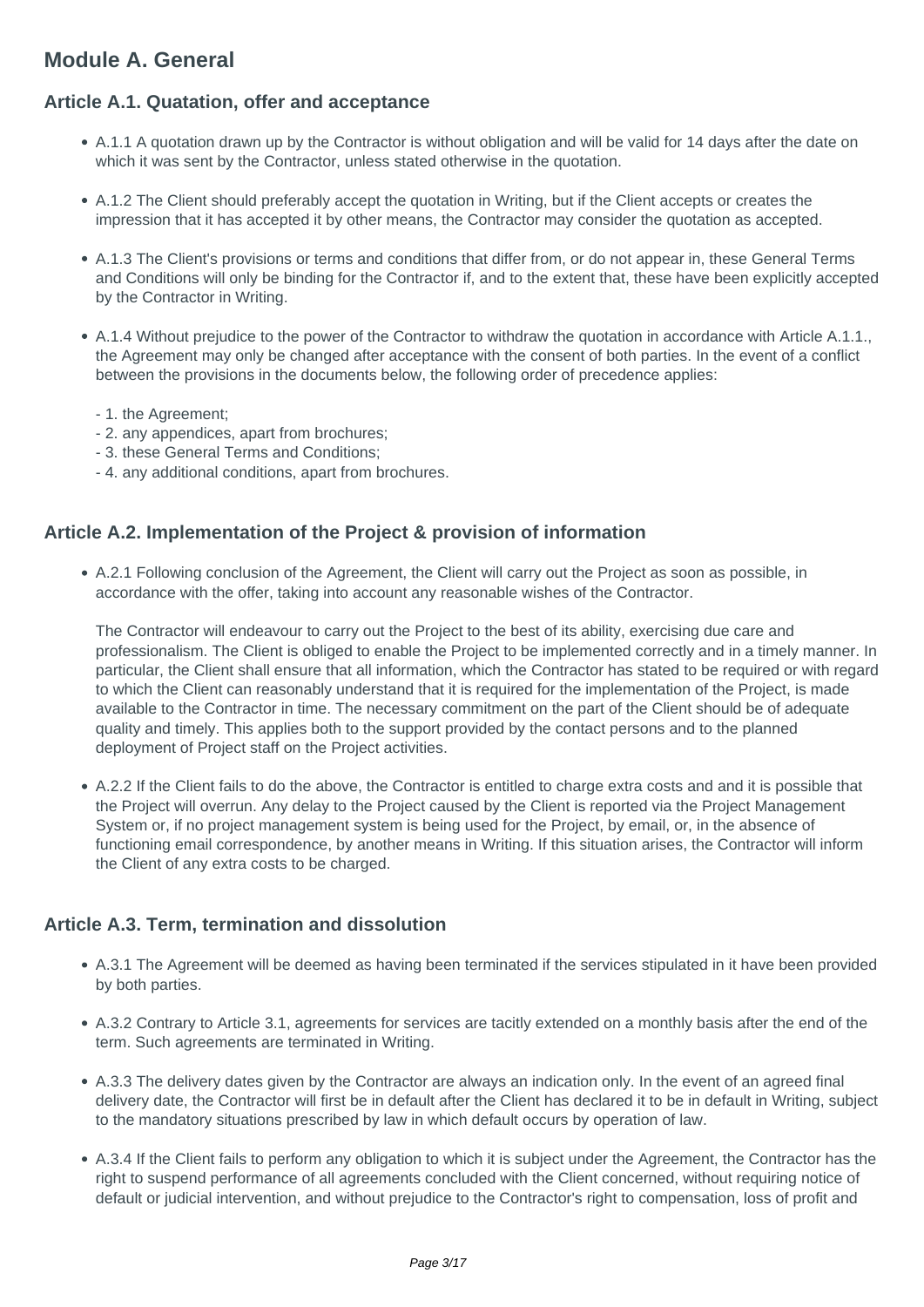interest, unless such non-fulfilment is of minor significance.

- A.3.5 The Client shall be obliged to comply with all relevant legislation and the obligations arising from related regulations.
- A.3.6 The Contractor has the power to dissolve or suspend the Agreement in full or in part with immediate effect, without judicial intervention, in Writing and without any obligation to pay compensation or grant indemnification, if:
	- the Client has not fulfilled the obligations stipulated in the Agreement in full, adequately or on time;
	- o after having concluded the agreement, the Contractor learns of circumstances that provide every reason to fear that the Client will not fulfil its obligations;
	- o when concluding the Agreement, the Client has been requested to provide security in order to fulfil its obligations under this Agreement, and such security has not been forthcoming or is inadequate;
	- due to delay on the Client's side, the Contractor can no longer be required to fulfil the Agreement under the terms and conditions originally agreed;
	- in the event of the death of the Client, or if an application is made for a moratorium on payments or a winding up order;
	- the Client's business is wound up;
	- the Client's activities are halted or wound up;
	- any of the client's assets are seized;
	- o circumstances arise, the nature of which renders fulfilment of the Agreement impossible, or such that the Contractor cannot be reasonably required to maintain the Agreement unchanged.
- A.3.7 Any claims owed by the Client to the Contractor shall become immediately due and payable upon dissolution of the Agreement. The Contractor suspending the fulfilment of the obligations does not affect its statutory rights or any entitlements under the Agreement.
- A.3.8 If dissolution is attributable to the Client, the Contractor has the right to compensation for any damage/losses, arising either directly or indirectly as a result thereof.

#### **Article A.4. Procedure upon termination of the Agreement**

- A.4.1 Upon termination of the Agreement, the parties are mutually obliged to immediately return any property in their possession which the other party owns or is entitled to. Certain goods, such as data (and data carriers) may be erased or destroyed instead of being returned, if the entitled party has given consent to this in Writing.
- A.4.2 All data provided or entered by the Contractor remains its property at all times. The Client only receives a non-exclusive, transferable licence which is necessary to implement the Agreement.

#### **Article A.5. Prices**

- A.5.1 Prices are exclusive of sales tax (VAT) and other duties levied by the government.
- A.5.2 If a price in an offer is based on information provided by the Client and the information proves to be incorrect, the Contractor has the right to adjust the prices to reasonable prices based on the correct information, even after the Agreement has already been concluded.
- A.5.3 All prices given in the quotation are subject to typing and calculation errors.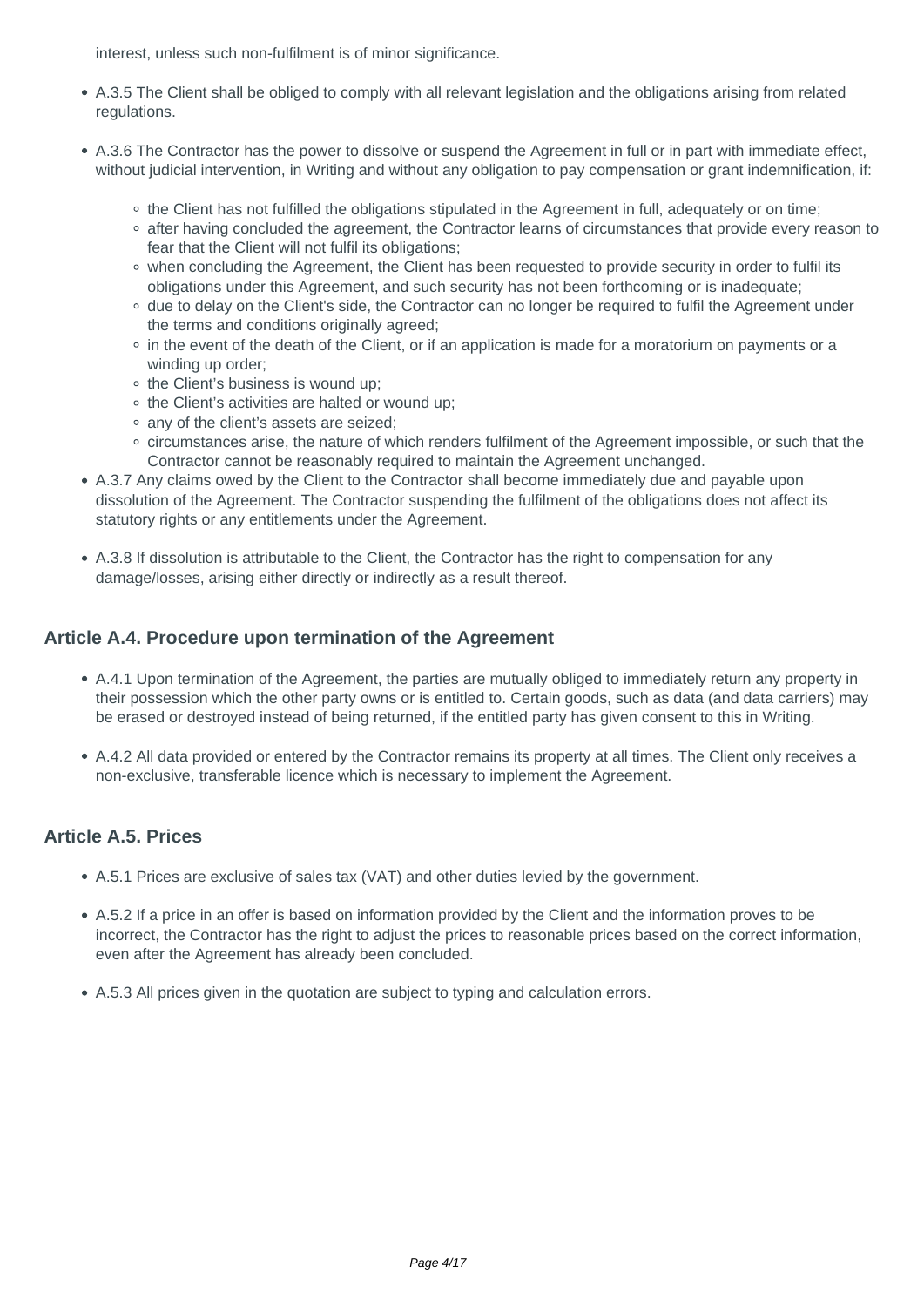## **Article A.6. Terms of payment**

- A.6.1 The Contractor will send the Client an invoice for the amount payable by the Client. If the Project is delivered in phases, the Contractor is entitled to invoice at the completion of each phase, monthly or based on hours worked (at the Contractor's discretion). The payment term for invoices is within 14 days of the date of the invoice, unless agreed otherwise between the Contractor and the Client.
- A.6.2 If the Client has failed to make the full payment in good time, effective 30 days after the payment term the Client will be held in default by operation of law without requiring notice of default. If an amount owed is not paid within the payment term, 2% per month and an administrative charge of EUR 15 will be payable on the outstanding amount without requiring any further notice of default from the Contractor.
- A.6.3 In the event the Client fails to pay by the due date, the Client is obliged to pay any and all judicial and extra-judicial collection costs, including the costs of lawyers, bailiffs and debt-collection agencies, in addition to the amount payable and the relevant interest due.
- A.6.4 The amount due is payable immediately in the event the Client is put into involuntary liquidation, applies for a moratorium on payments or if the Client passes away, and also if the Client's business is wound up or dissolved.
- A.6.5 In the cases referred to above, the Contractor will also have the right to terminate or suspend implementation of the Agreement or any part thereof that has not yet been implemented without notice of default or judicial intervention being required, and without the Client being entitled to compensation.

## **Article A.7. Additional work**

- A.7.1 If the volume of work that the Contractor has to do under this Agreement increases as a result of the Client's requirements, which the Contractor could reasonably consider to be amendments or additions to what was set out in the quotation (including a delay or overrun of the Project attributable to the Client), this constitutes additional work.
- A.7.2 If the Contractor is of the opinion that additional work is involved, it will notify the Client as soon as possible and request approval in Writing for the proposed additional work and for its offer including the delivery period.
- A.7.3 The Client will always take the decision on proposed additional work within five (5) working days. The activities to be carried out as part of the accepted additional work will be put in Writing and approved by both parties.
- A.7.4 The Client is responsible for any overrun of the delivery periods stipulated in the original quotation due to additional work.
- A.7.5 The provisions of these General Terms and Conditions apply to all additional work to be carried out by the Contractor, in so far as the parties have not agreed any other terms and conditions.

## **Article A.8. Liability**

- A.8.1 For each event or series of related events, the Contractor's liability for direct damage/losses incurred by the Client as a result of a culpable shortcoming in the Contractor fulfilling its obligations under the Agreement, which also expressly includes any shortcoming in fulfilling a guarantee commitment agreed with the Client, or an unlawful act on the part of the Contractor, its employees or third parties engaged by the Contractor, is limited to a sum equal to the payments the Client is obliged to make under this Agreement each year (excluding VAT). Under no circumstances however will the total compensation to be paid for any direct loss or damage exceed a sum of EUR 25,000 (excluding VAT).
- A.8.2 The Contractor's total liability for damage/loss arising from death or physical injury or material damage to property will under no circumstances exceed a sum of EUR 500,000 for each event causing damage, in which case a series of related events counts as one event.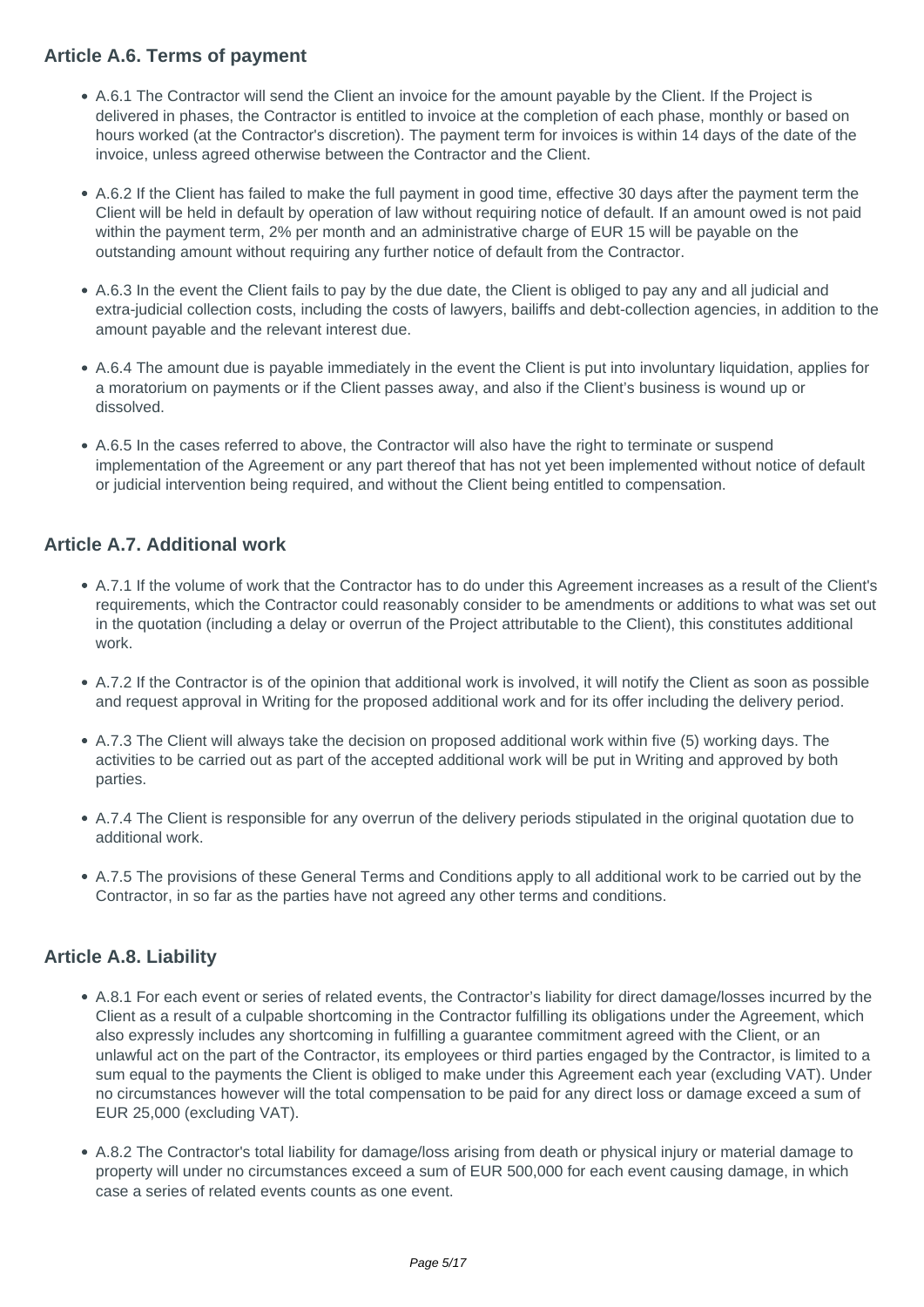- A.8.3 The Contractor's liability for indirect loss or damage, including consequential loss, loss of profit, lost savings, corruption or loss of data (business or otherwise), and losses due to business stagnation is excluded.
- A.8.4 Except for the cases referred to in paragraphs 1 and 2 of this article, the Contractor will not be held liable for any damage/losses whatsoever, regardless of the grounds on which an action for compensation might be based. The exclusions and limitations referred to in this article cease to apply if and to the extent the damage or loss is a consequence of an intentional act or wilful recklessness on the part of the Contractor's management.
- A.8.5 The Contractor's liability for an attributable failure to perform the Agreement will only arise if the Client immediately notifies the Contractor of its default in Writing, setting a reasonable period to remedy the failure, and the Contractor continues to culpably fail to perform its obligations even after that period. The notice of default should contain a description of the failure in as much detail as possible to enable the Contractor to respond adequately.
- A.8.6 Any right to claim compensation will at all times be subject to the condition that the Client notifies the Contractor of the damage or loss in Writing within 30 days of it arising.
- A.8.7 The Client will indemnify the Contractor against all third-party claims on account of liability resulting from a defect in the Project/Service provided by the Client to a third party, and which also comprised items, Materials or Results supplied by the Contractor, subject to and to the extent that the Client proves that the losses/damage were caused by those items, Materials or Results. The Client will indemnify the Contractor against claims concerning non-compliance with licences by the Client and/or third parties (including Users) that fall under the Client's responsibility.
- A.8.8 Contractor liability for shortcomings in the products and Services of third parties, including software, is expressly ruled out.

#### **Article A.9. Failures and Force Majeure**

- A.9.1 Neither party may be bound to perform any obligation if a circumstance beyond the parties' control that could not or should not have already been predicted when concluding the Agreement negates every reasonable opportunity to perform. The parties can only invoke Force Majeure in dealings with each other, if, as soon as possible after the occurrence of the shortcoming, the party affected informs the other party in Writing that it is invoking Force Majeure and submits the necessary documentary evidence.
- A.9.2 The circumstances envisaged in paragraph 1 could, for example, consist of: (a) failures of the Internet or other telecommunication facilities; (b) shortcomings by parties on whom the Contractor depends for providing the Services; (c) defective items, Hardware, software or Materials, which the Client has obliged the Contractor to use; (d) the non-availability of one or more staff members (due to illness or otherwise); and (e) government measures.
- A.9.3 In the event of Force Majeure, fulfilment of the obligations concerned and other associated obligations will be suspended in part or in full for the duration of such a Force Majeure situation without the parties being liable to pay each other any compensation. The parties can only invoke Force Majeure in dealings with each other, if, as soon as possible after the occurrence of the shortcoming, the party affected informs the other party in Writing that it is invoking Force Majeure and submits documentary evidence.
- A.9.4 In the event of Force Majeure, the party that has invoked Force Majeure shall endeavour to ensure that the shortcoming which is exculpated by the Force Majeure continues for as short a period as possible.
- A.9.5 If a Force Majeure situation has lasted for thirty (30) days, or as soon as it is certain that the Force Majeure situation will continue for more than three months, each party has the right to terminate the Agreement in Writing, unless the nature or scope of the shortcoming would not justify premature termination. In such an event, that which has already been performed under the Agreement shall be paid for on a proportional basis without the parties owing each other anything else.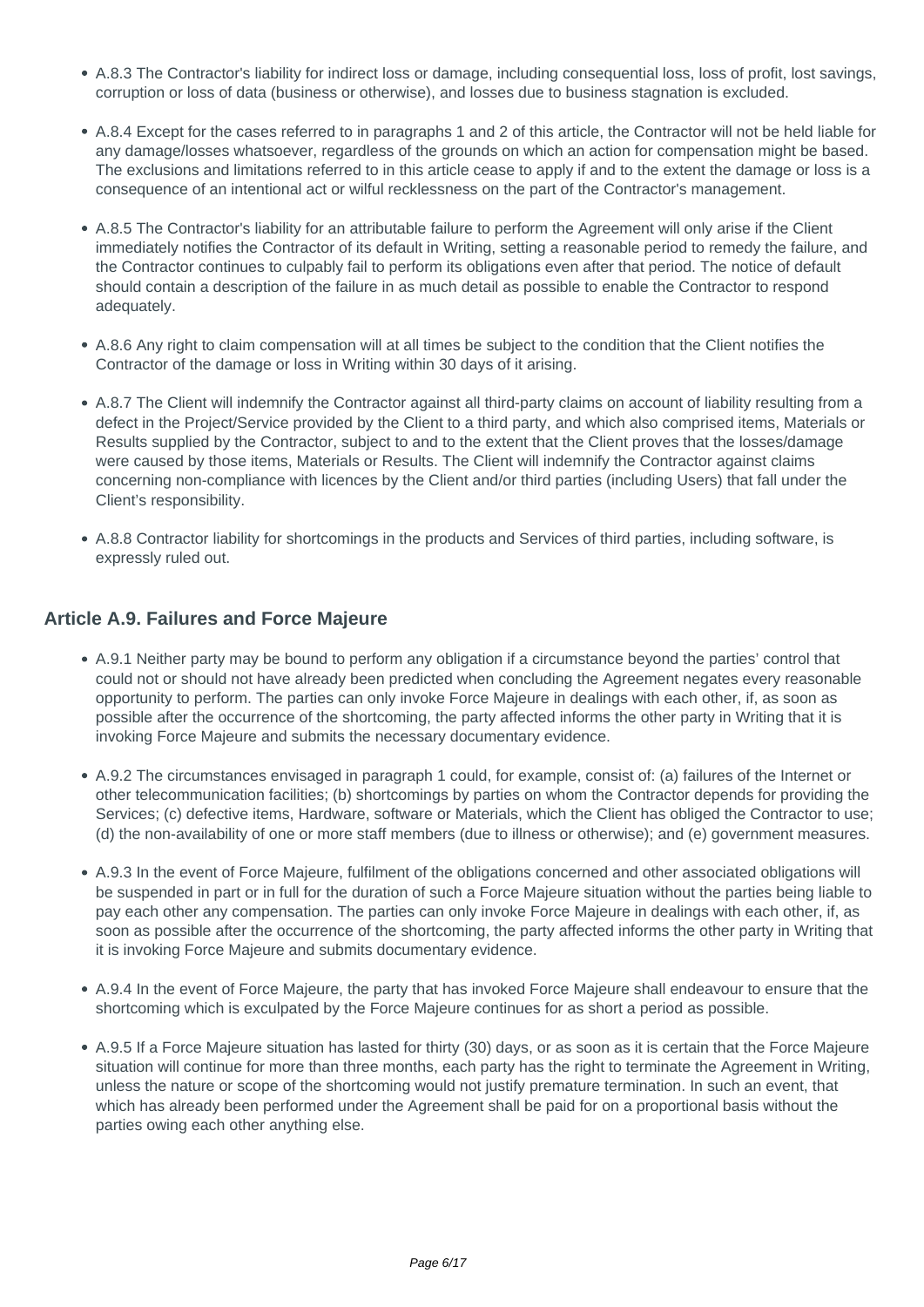## **Article A.10. Intellectual property rights**

- A.10.1 The Contractor or its licensors hold all intellectual property rights to all of the Materials developed or made available within the context of the Project.
- A.10.2 The Client will acquire the exclusive user rights and powers explicitly assigned in Writing under these General Terms and Conditions, the Agreement or otherwise, and in all other respects the Client will not reproduce or publish the software, Services or other Materials.
- A.10.3 The Client is not permitted to remove or modify any markings relating to copyrights, trademarks, trade names or other intellectual property rights from the Materials, including markings relating to the confidential nature and secrecy of the Materials.
- A.10.4 The Contractor is permitted to take technical measures to protect the Materials, for example with passwords or encryption. If the Contractor has used technical measures to protect the Materials, the Client is not permitted to remove or circumvent the relevant protection.
- A.10.5 Any use, reproduction, or publication of the Materials falling outside the scope of the Agreement or the rights of use granted will infringe the intellectual property of the Contractor or its licensors.
- A.10.6 The Client will pay the Contractor a penalty of EUR 5,000 due and payable immediately for each act of infringement and EUR 25,000 for each deliberate act of infringement, without prejudice to the Contractor's right to receive compensation for the damage/losses it incurs as a result of the infringement or to allow other legal action to be taken for the purpose of terminating the infringement and/or recovering the damage/losses. After the elapse of one working day after the Contractor has informed the Client of an infringement, a penalty of EUR 5,000 will also be payable by the Client for each day that the infringement has not been brought to an end.

## **Article A.11. Processing personal details**

- A.11.1 If, in performing the Services, the Contractor is to process personal data, under the General Data Protection Regulation ("GDPR"), the Contractor and the Client are required to assume obligations in respect of the data processed by the Contractor for the purpose of safeguarding the technical and organisational protection measures pertaining to the data to be processed. In the absence of a separately agreed, detailed 'data processing agreement' the provisions set out in this article apply as obligations within the meaning of the GDPR.
- A.11.2 For duration of the Agreement, Contractor solely processes the personal data under the supervision of Client and solely for the purpose of making available its Services. Client shall be regarded as the controller, and Contractor as the processor.
- A.11.3 The personal data, of the data subjects, that can be processed by Contractor in this regard, are further specified within the Agreement.
- A.11.4 In case, within the meaning of these General Terms and Conditions, or within the Agreement, the Wbp is referred to, from the 25th of May 2018 onwards, the corresponding provisions of the General Data Protection Regulation ("GDPR") are meant.
- A.11.5 The Contractor shall, to the best of its ability, make reasonable efforts to have sufficient technical and organisational measures in place with regard to the processing of personal data, and will endeavour to meet the security at a level that is not unreasonable, considered the state of the technology, the sensitivity of the data and the costs involved in making the security arrangements.
- A.11.6 The Contractor shall ensure that all persons acting under its authority, insofar as they have access to personal data from Client, will only process such personal data on the Client's instructions.
- A.11.7 The Contractor is allowed to process the personal data in countries within the European Union. In addition, Client grants Contractor its approval to process the personal data within a country outside the European Union, in compliance with the relevant applicable laws and regulations. Upon request, Contractor shall notify Client as to which country or countries outside the European Union the personal data is being processed in.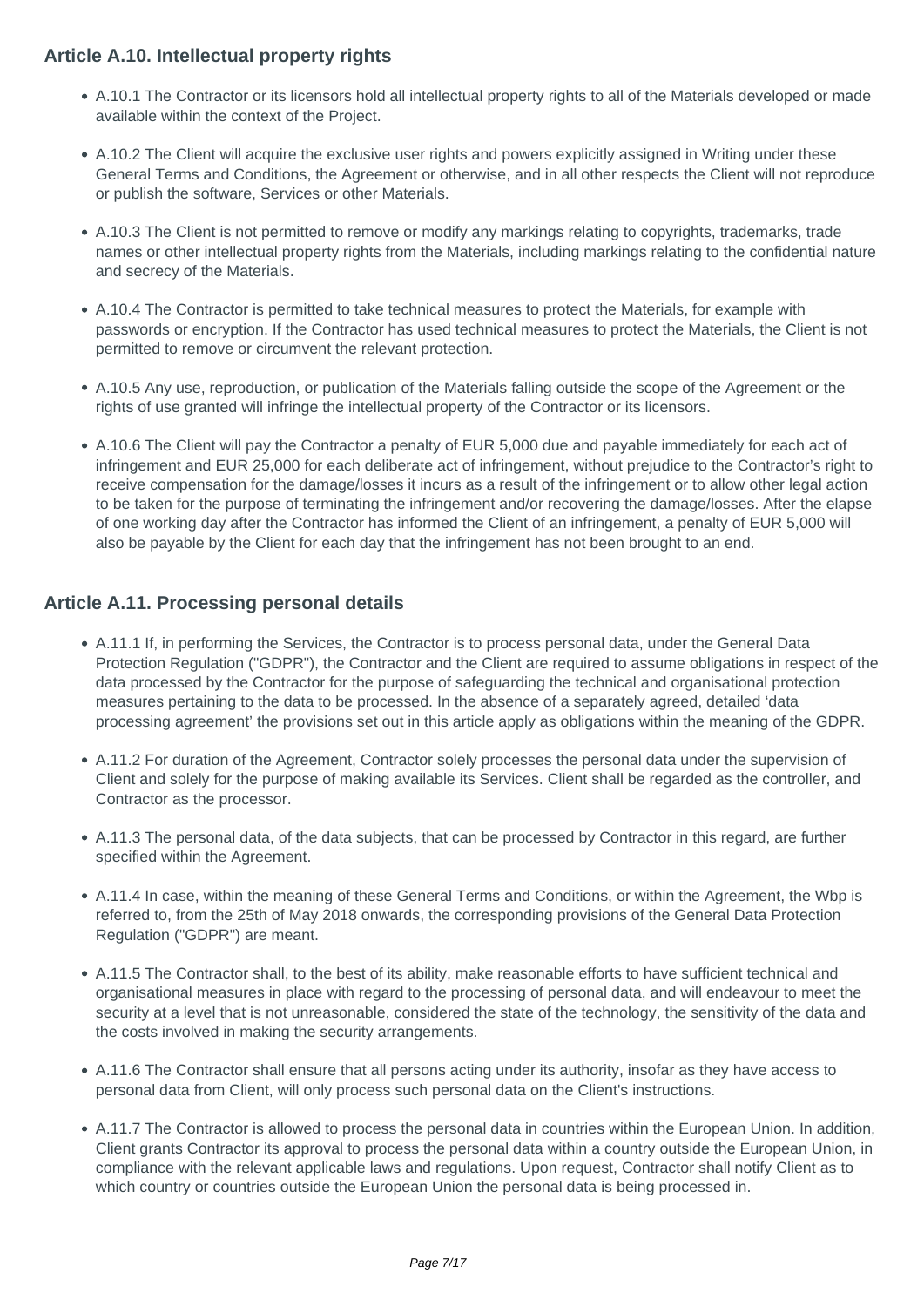- A.11.8 Client, hereby, grants Contractor its approval to engage third parties for the processing of personal for performance of the Services, considering the relevant applicable laws and regulations. Upon request of Client, Contractor shall in any event ensure that such third parties will be obliged to agree in writing to the same duties that are agreed upon between Client and Contractor, and will take care of correct authorizations. Contractor shall inform Client upon request about the third parties engaged. Client has the right to object against any, by Contractor, engaged, third parties. In case of objection by Client, Client and Contractor will try to come to an agreement to solve this situation.
- A.11.9 The Client guarantees and warrants that it will enter personal data or otherwise make it available to the Contractor only in a manner that is fully compliant with the applicable laws and regulations and does not infringe any rights of a third party. In this context, Client indemnifies Contractor of all claims and actions related to the processing of personal data.
- A.11.10 If the Client is required by a legal obligation or exercise of the legal rights by one of the data subjects, to extract, adjust, transfer, delete or hand over personal data stored in the Contractor's systems, the Contractor will facilitate this activity to the best possible extent. The costs for the relevant activities may be invoiced separately. Where a data subject directly submits a request to Contractor to exercise one of its legal rights, Contractor will forward this request to Client. Client will then deal with this request independently.
- A.11.11 Client has the right to conduct an audit, by an independent third party who shall be bound to confidentiality, to control compliance of Contractor with this article A.11. This audit may only be undertaken when there are specific grounds for suspecting the misuse of personal data by Contractor. The by Client initiated audit, will take place two weeks after Client has provided Contractor with written notice about this. The costs of the audit will be borne by Client.
- A.11.12 All personal data received by Contractor from Client and/or compiled by Contractor for performance of the Services is subject to a duty of confidentiality vis-à-vis third parties. This duty of confidentiality will not apply in the event that Client has expressly authorised the furnishing of such information to third parties, where the furnishing of the information to third parties is reasonably necessary for performance of the Services, or if there is a legal obligation to make the information available to a third party. If Contractor is legally required to provide information to a third party, Contractor shall inform Client of this immediately to the extent permitted by law.
- A.11.13 The Client, as the controller within the meaning of the GDPR, is at all times responsible for reporting a data breach (by which is meant: a security breach of personal data that leads to a serious risk of adverse effects, or has serious negative consequences for the protection of personal data) to the relevant supervisory authority(ies) and/or the data subjects. In order to enable the Client to comply with this legal obligation, the Contractor shall inform the Client as soon as possible and ultimately within forty-eight (48) hours after discovery of the data breach. If there is any legal obligation or requirement for Contractor to assist Client, Contractor will assist Client in informing the relevant supervisory authority and/or data subjects.
- A.11.14 The duty to report the data breach includes in any event the duty to report the fact that a breach has occurred including, for as far as known by Contractor, the following details: - the date at which the breach has occurred (the period in which the breach occurred suffices in case the Contractor is unable to determine the exact date at which the breach occurred);
	- the (suspected) cause of the breach;
	- the date at which the breach has become known by Contractor, or by any engaged third party;
	- the number of individuals who are or may be affected by the breach (a minimum and maximum number of affected individuals suffices in case the exact number cannot be determined);
	- a description of the group of individuals who are or may be affected by the data breach, including the type of personal information which has been breached;
	- whether the personal data has been encrypted, hashed or in any manner has been made incomprehensible or inaccessible to unauthorized individuals;
	- the proposed and or taken measures to end the breach and to limit its consequences;
	- information about the first point of contact regarding the notification.
- A.11.15 Upon expiration of the Agreement, Contractor shall delete or return the personal data referred to in this article A.11.3, upon choosing of Client.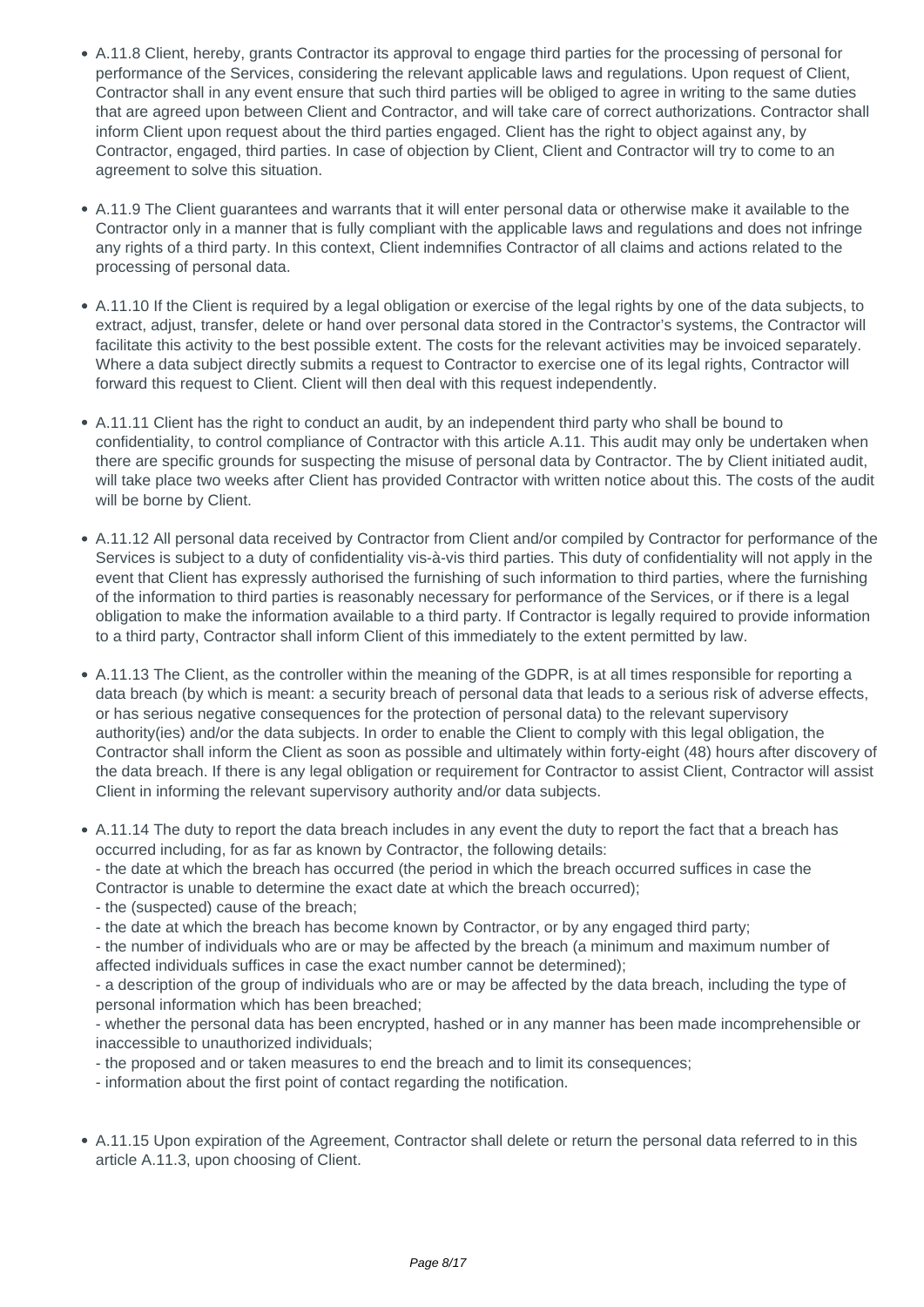## **Article A.12. Staff**

- A.12.1 Where an Employee has to perform activities at the Client's site for the performance of the Agreement (unlike where the Client and the Contractor enter into an Agreement for the secondment of an Employee), the following provisions shall apply.
- A.12.2 The Client shall provide the Contractor's Employee who, for the purposes of performing the Agreement, is performing activities at the Client's site, with all the support necessary for the performance of the activities. The Client shall be obliged to do everything that is necessary to enable the Employee to carry out his work properly and safely.
- A.12.3 The Contractor shall undertake to ensure that the Employee has the correct job description and skills. The Client may not select specific Employees unless this has been agreed expressly. The Contractor shall be entitled to exchange an Employee for an Employee with comparable skills and a comparable job description.
- A.12.4 The Client may not limit access to certain Employees only. Nor is there any guarantee that the Client will be able to have a permanent team of Employees, where such is relevant.
- A.12.5 During the term of the Agreement and for two (2) years after its end, the Client shall not be permitted to employ Employees of the Contractor, enter into direct or indirect business relationships with them or arrange for them to perform activities other than within the framework of the Agreement without the Written consent of the Contractor, such being subject to a contractual penalty due and payable immediately of €10,000 per breach, plus €500 for each day that this breach continues, which penalty amounts shall be payable to the Contractor. This article shall also apply where the Client and Contractor have entered into an agreement for the secondment of an Employee.

## **Article A.13. Confidentiality**

- A.13.1 The Parties will treat the information they provide each other before, during or after the performance of this Agreement as confidential, if such information has been marked as confidential or if the recipient party is aware or should reasonably assume that the information is intended to be confidential. The Parties will also impose this obligation on their employees as well as on any third parties they have engaged to perform the Agreement.
- A.13.2 The Contractor will not access the information stored by the Client and/or distributed via the Contractor's Services unless this is required for the proper performance of the Agreement or for the quality of the Projects, or if the Contractor is obliged to do so pursuant to a legal provision or an injunction. In that case, the Contractor will undertake to limit access to the information as far as possible, to the extent that this is within its power.
- A.13.3 This obligation remains in force after termination of the Agreement irrespective of the reason, and for as long as the party providing the information can reasonably claim that the information is confidential.

## **Article A.14. Amendments to the General Terms and Conditions**

- A.14.1 In the case of a continuing performance agreement, the Contractor reserves the right to amend or supplement the General Terms and Conditions and all Modules contained therein.
- A.14.2 Amendments also apply to agreements already concluded with due observance of a term of 30 days following publication of the amendment on Contractor's Website or by electronic communication. Minor changes can be implemented at any time.
- A.14.3 If the Client is a natural person who is not acting in the course of a profession or the operation of a business and, as a result of the amendment, the Client is provided with a service that substantially differs from the original service, the Client shall be entitled to terminate the Agreement as of the date on which the amended Terms and Conditions come into effect.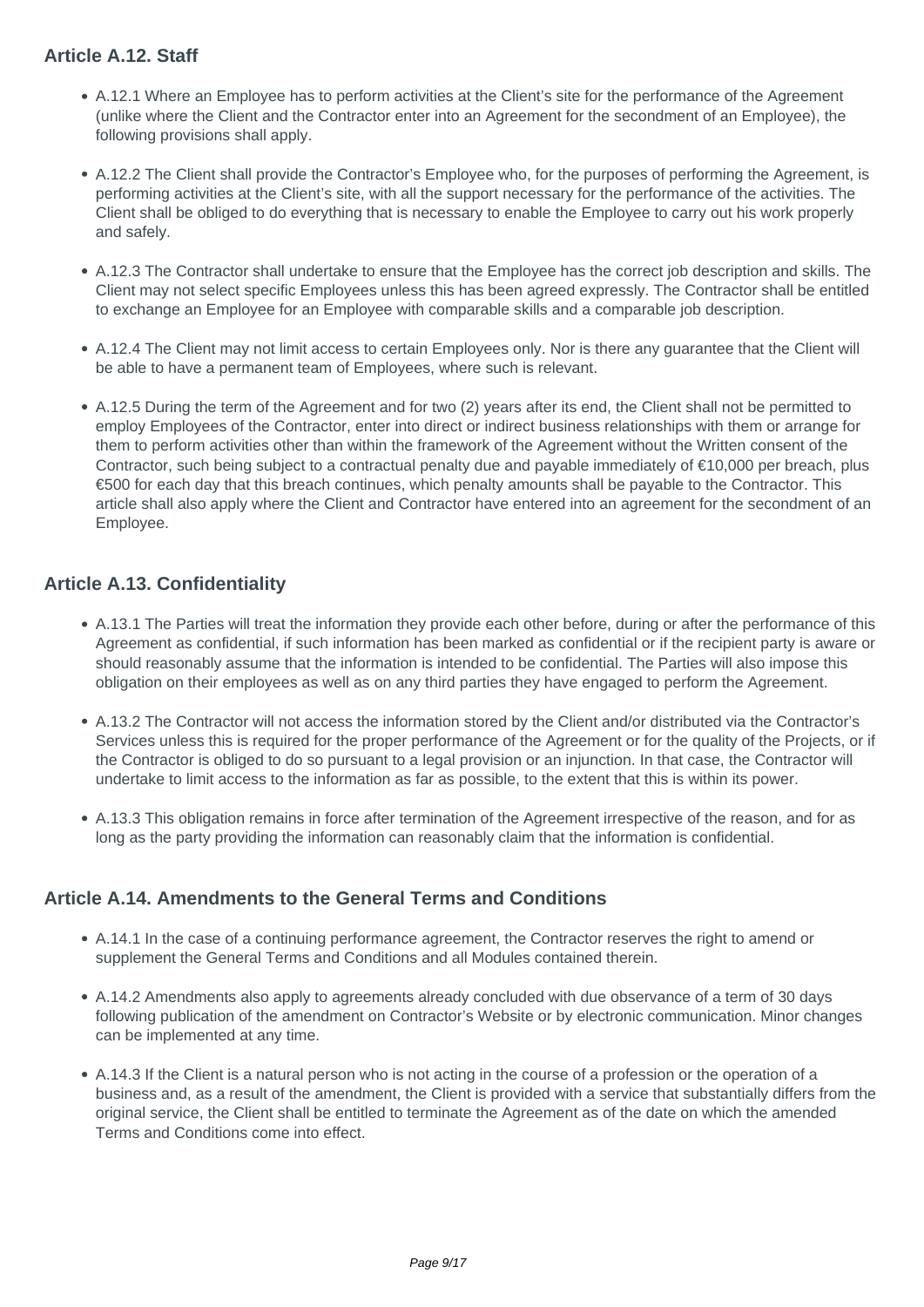### **Article A.15. Settlement of disputes**

- A.15.1 The Agreement, as well as any agreements and other legal acts arising from it or related to it, are exclusively governed by Dutch law.
- A.15.2 All disputes, including those which are only deemed by one party to be a dispute, which arise from or are connected with this Agreement and its implementation and/or with other agreements ensuing from or related to this Agreement will be settled through the mediation offered by ICTWaarborg (hereinafter referred to in this article as Mediation).
- A.15.3 The parties undertake to cooperate with each other on settling disputes through Mediation and commit themselves to each bearing half of the Mediation costs.
- A.15.4 Mediation comprises two phases. In the first phase the parties seek a possible solution with which they can both agree. If agreement can be reached, the mediator will put that which has been agreed into a settlement agreement. If it proves impossible to reach an agreement that is acceptable to both parties in the first phase, the process will go into a second phase. In the second phase the mediator will work out an agreement that is binding upon both parties and then set this out in a settlement agreement.
- A.15.5 Parties shall at all times have the right to submit their disputes to the legally competent Dutch court, however, only when both Parties give their explicit written prior consent and agree to refrain from Mediation.

## **Article A.16. Concluding provisions - General Module**

- A.16.1 If any provisions in this Agreement are declared null and void, the validity of the Agreement as a whole shall remain unaffected. In such case, for the purpose of replacing any such provisions the Parties will stipulate a new provision or new provisions reflecting the purport of the original Agreement and the General Terms and Conditions as far as possible on a legal basis.
- A.16.2 If disputes arise from this Agreement which cannot be settled through the settlement arrangements, they will be brought before the competent court in Amsterdam.
- A.16.3 Information and notices on the Contractor's Website may be subject to errors.
- A.16.4 The version of any communications received or stored by the Contractor (including log files) shall be regarded as authentic, subject to proof to the contrary to be produced by the Client.
- A.16.5 For the purpose of promoting its services, the Contractor has the right to show third parties which Projects it provides the Client, unless reasonable interests on the Client's part render this unacceptable or it has been agreed otherwise in Writing.
- A.16.6 The Contractor has the right at all times to engage third parties in performing the Agreement.
- A.16.7 The Contractor and the Client may transfer their rights and obligations under the Agreement to third parties, provided the other party consents to the transfer in Writing beforehand.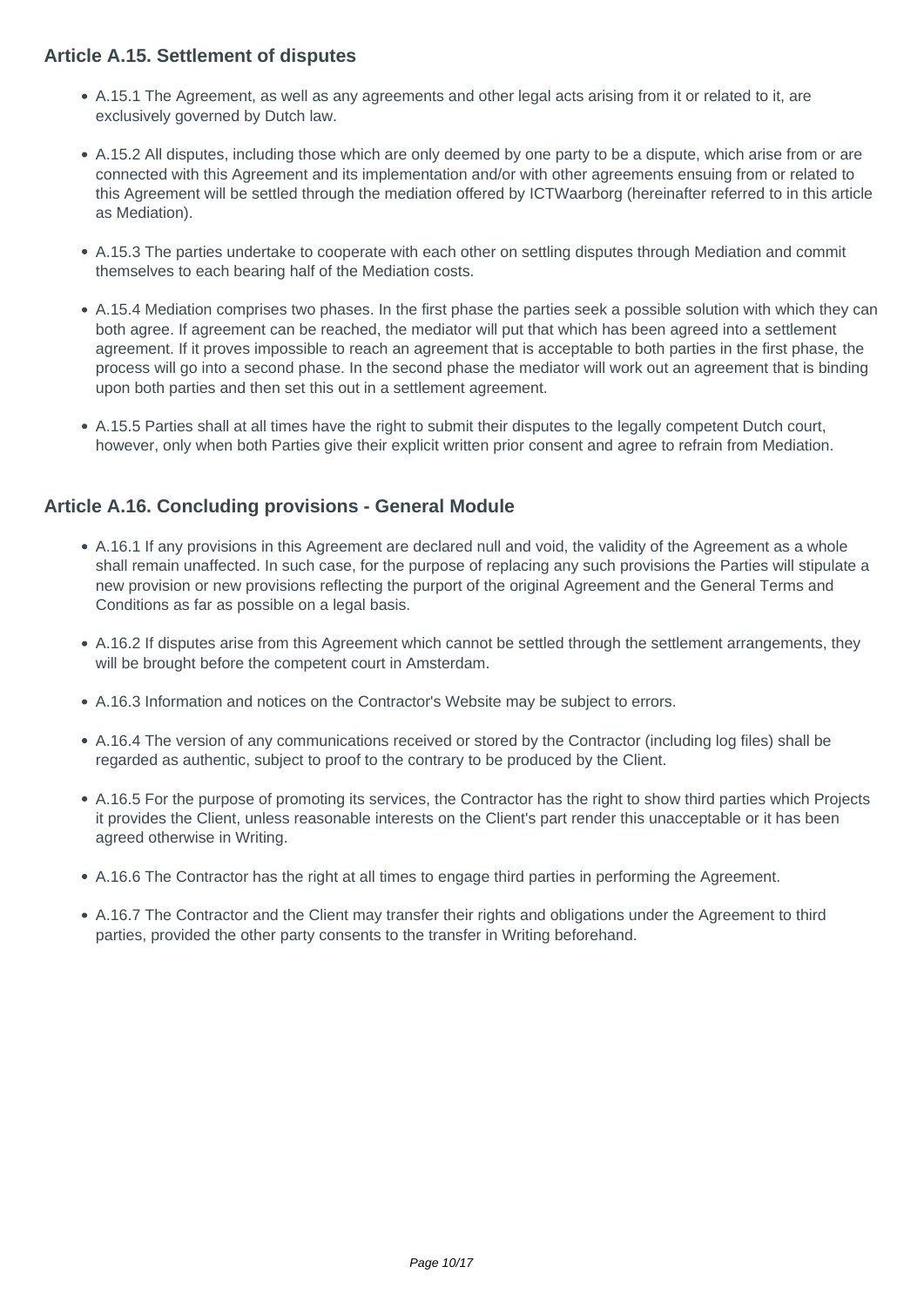## **Module B. Development of (web)applications**

Module B applies to customised work delivered by the Contractor to the Client, for example the design and/or development of applications (web or other), software, advice, reports or other specific content-related work.

## **Article B.1. Delivery & acceptance**

- B.1.1 The Contractor will make every effort to deliver the Materials to be accepted by the Client in accordance with the Specifications.
- B.1.2 When the Materials are delivered to the Client for acceptance, the Client will subject them to an Acceptance Test at its own expense and under its own responsibility, during the acceptance period of one week. By accepting the Materials, the Client will release the Contractor from all its obligations in respect of the Results.
- B.1.3 If the Client does not reject the Materials (in part or in their entirety) within the period referred to in paragraph 2, they will be deemed accepted and delivered.
- B.1.4 The Client is equally deemed to have accepted the Materials if it has taken them into operation or if the Client has failed to notify the Contractor within ten days of delivery in Writing that the Materials will for whatever reason(s) not be accepted.
- B.1.5 If the Materials are not accepted, the Contractor will specify what adjustments will be made, stating the time required and any costs. The Client will then state whether it agrees to the specified adjustments, the time required and any costs, or whether it has decided against rejecting the materials. The Contractor will make every effort to remedy the reproducible Defects discovered by the Client within the term agreed by the parties and, if such a date is omitted, within a reasonable term.
- B.1.6 Adjustments in response to the rejection of a Material may be made in a production environment or an acceptance environment. This is at the Contractor's discretion.
- B.1.7 If the Client has accepted the Results (with the exception of Defects in functionalities, exterior Defects or minor Defects), the guarantee term of 30 days enters into effect. Within this term, the Results will be deemed to have been accepted, but it will remain possible to make notification of Defects that could not reasonably have been discovered during the Acceptance Test. The Contractor will itemise any Defects and add the expected time required and, if the Defects cannot be remedied easily and within 30 days, any additional costs for modifying those components. This guarantee period therefore cannot be considered a prolonged Acceptance Test and does not entitle the Customer to more guarantees than stipulated in this paragraph.
- B.1.8 Minor Defects, including Defects which cannot be deemed in either nature or number to form a reasonable impediment to operational utilisation of the Materials, will not constitute a reason for withholding acceptance, without prejudice to the obligation of the Contractor to repair such Defects. The Parties will consult with each other on this matter.
- B.1.9 If the Project is carried out in phases, the Client shall submit its approval or rejection of the Materials after delivery of each phase, with due observance of the above procedure. The Client is not permitted to base the approval or rejection of the Materials of a later phase on matters approved in a previous phase.
- B.1.10 The Contractor is entitled to postpone commencement of a new phase until the Client has given its explicit approval for the previous phase.
- B.1.11 The Contractor provides no guarantee that the goal pursued by the Client in respect of the work developed, or to be developed, by the Contractor will in fact be achieved.
- B.1.12 The Contractor makes every effort to develop and supply its products/works to be as effective and free of faults as possible.
- B.1.13 The Contractor has the right to create temporary solutions restricting certain functionalities in order to avoid serious errors.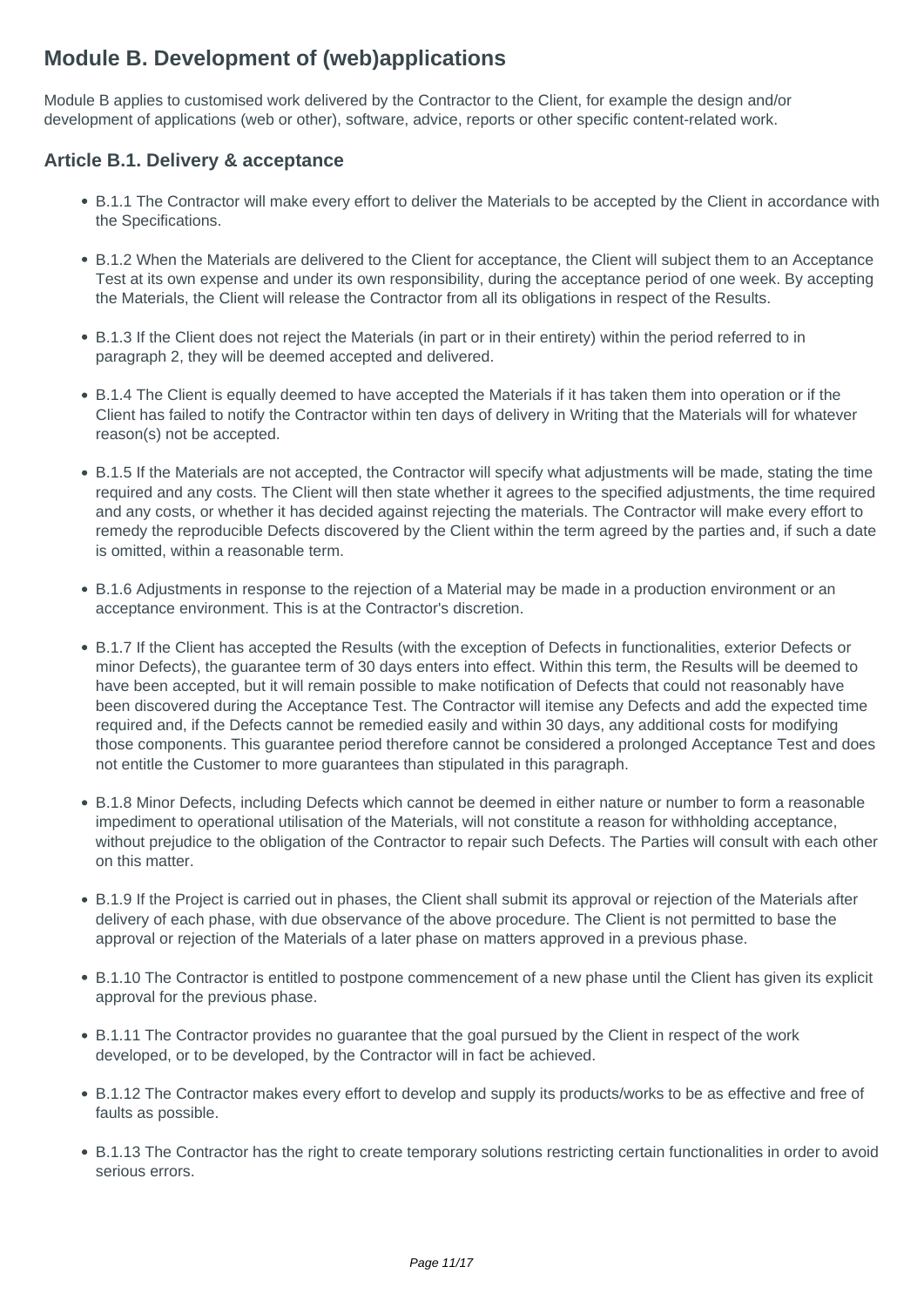## **Article B.2. Progress**

- B.2.1 The Client and the Contractor will consult each other to reach agreement on specific phases, delivery dates and periods for the Project, for example in the quotation or in the Agreement.
- B.2.2 The Contractor will contact the Client at least once every fourteen days, by email, on the telephone or via the Project Management System, to keep the Client informed on the progress of the Project.

### **Article B.3. Specifications & Materials/source Material**

- B.3.1 The parties will specify in Writing the work to be developed, the requirements the work must satisfy and how the work will be carried out. The Contractor will ensure that the work is developed with due care on the basis of the information provided by the Client. The Client will guarantee the accuracy, completeness, consistency and timeliness of the instructions and information it provides.
- B.3.2 A written specification as referred to in Article 3.1 is not required if the Client has expressed the wish to give the Contractor a large amount of freedom in the development of the works and how this is done. If the the works have been developed in this way, the Client cannot subsequently invoke Specifications drawn up in Writing to which the Contractor has not agreed.
- B.3.3 The Contractor has the right, but is under no obligation, to verify the accuracy, completeness and consistency of the Materials/source Materials, requirements or Specifications made available to the Contractor, and in the event that any faults are established, to suspend the agreed activities until such time as the Client has fixed the relevant faults.
- B.3.4 If the Materials/source Materials provided by the Client to the Contractor are protected by any intellectual property rights, the Client will at all times guarantee that it holds all the required licences for provision to and the intended use by the Contractor within the scope of the Agreement.
- B.3.5 Unless agreed otherwise, the Contractor has the right to use images, software and third-party components, including open source software for the development of the work. After delivery, the Client shall be responsible for ensuring correct compliance with the relevant third-party licences when using the developed works. The Contractor will provide the Client with sufficient information on the applicable licence terms. Costs associated with the licences that are necessary for the implementation of the Agreement, will be charged to the Client. This is specified in the quotation.
- B.3.6 The Client itself is responsible for updating its own applications, Services, and infrastructure to ensure interoperability with the Contractor's products and Services. This is in connection with any links. Applications may not work properly if this is not done.
- B.3.7 The Contractor is not liable for the Project/Service being unusable if this is due to the fact that the Client has not migrated its systems to the current standards in good time (on the Contractor's instructions), or if the Client is using standards that are no longer supported in the industry. The Contractor no longer considers a standard introduced 24 months ago to be current. This liability exclusion also applies if the Client is working with a version of an Internet browser, use of which and support for which can no longer be taken for granted because a new version of that Internet browser has been released.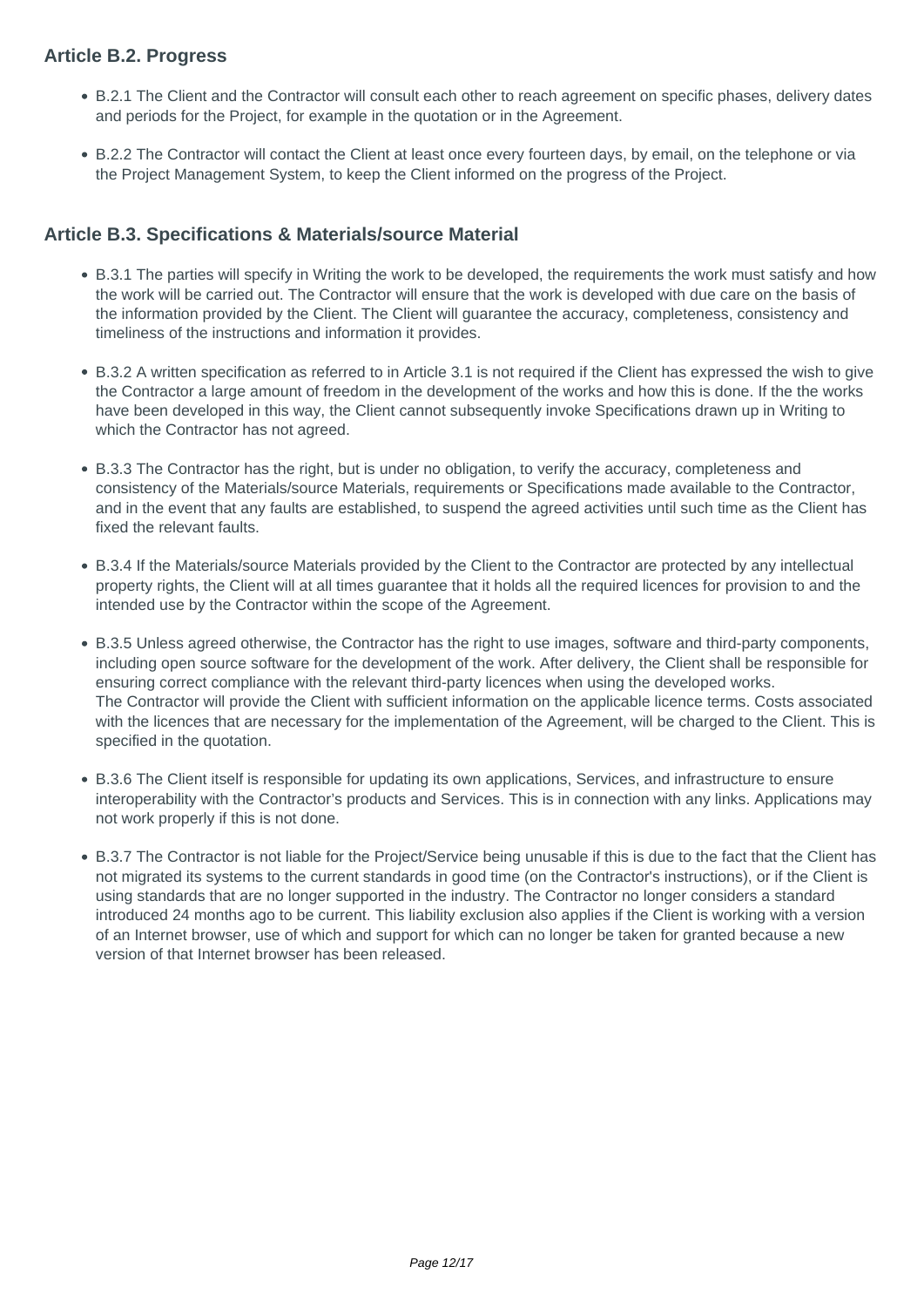### **Article B.4. Licensing conditions for development**

- B.4.1 The Contractor grants the Client the right to reproduce and distribute the developed Materials for the purposes intended by the Client when it entered into the Agreement.
- B.4.2 In doing so, the Contractor will never assign any intellectual property rights to which it is entitled (such as copyright) to the Client unless expressly agreed otherwise in Writing.
- B.4.3 The source code of the software supplied by the Contractor, not being open source software, and the technical documentation created during software development may not and will never be made available to the Client, nor is the Client permitted to make any changes to these, unless expressly agreed otherwise in Writing.
- B.4.4 The Contractor grants the Client the non-exclusive right to use the software developed on its behalf. The Client will always strictly comply with the restrictions on use as agreed between the parties. The right of use granted is non-transferable.
- B.4.5 The Client is not permitted to sell, rent, sub-license, dispose of the work developed or grant limited rights to such work or make it available to a third party in any way whatsoever or for whatever purpose, not even in the event that the third party uses the software exclusively on the Client's behalf, unless agreed otherwise in Writing, or in the event of or in combination with the sale of the Client's relevant business units or business activities.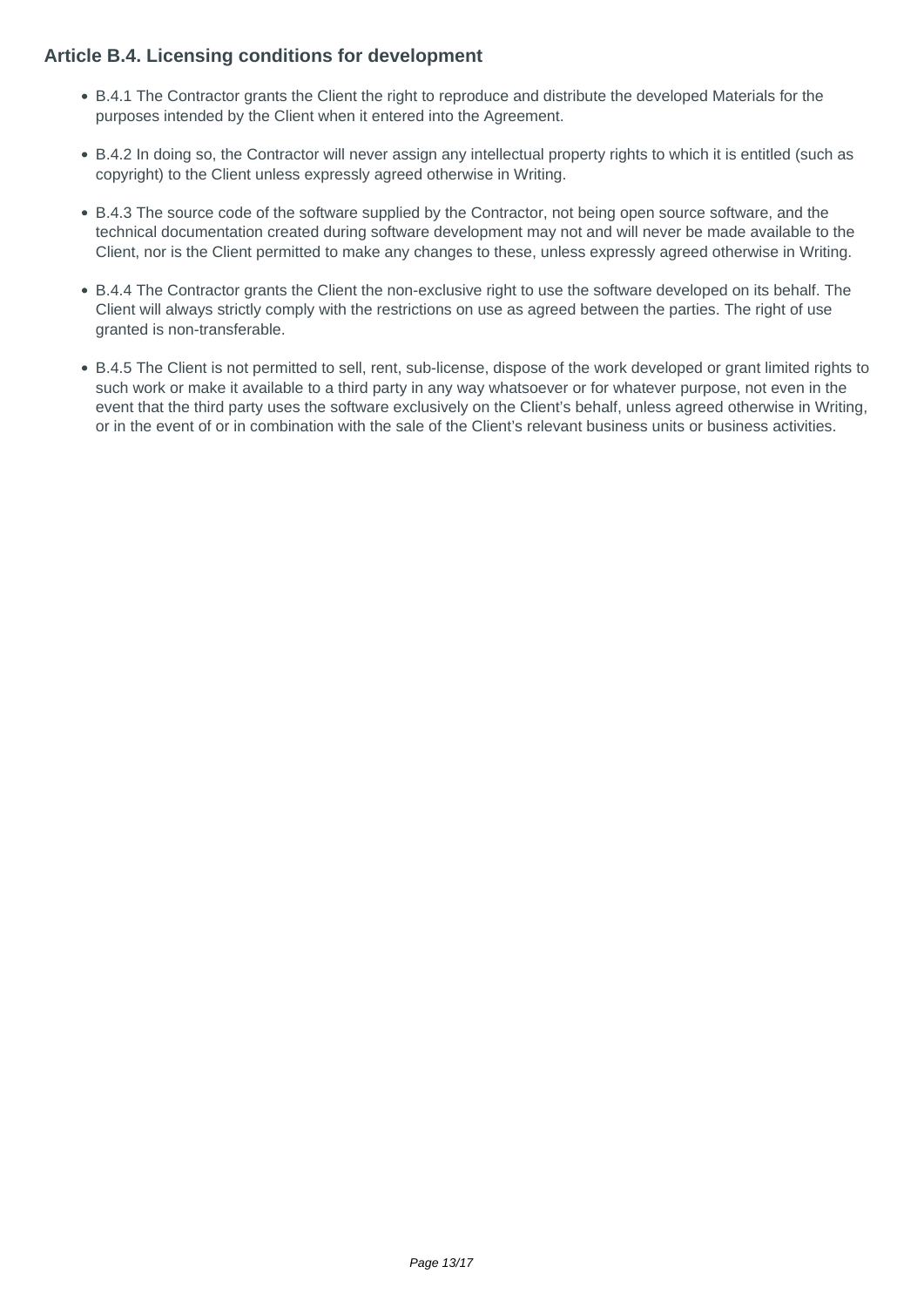## **Module F. Secondment**

This Module shall apply to Contractors seconding Employees to Clients' premises.

## **Article F.1. Seconding Employees**

- F.1.1 Where necessary for the performance of the Agreement, an Employee will perform activities at the Client's premises. The Agreement ('Secondment Agreement') contains specific provisions concerning, among other things, the activities to be performed, the duration and the price.
- F.1.2 The Contractor shall place the Employee designated in the Agreement at the disposal of the Client to perform activities as agreed between the parties under the Client's direction and supervision.
- F.1.3 The Client shall use the Employee only for the agreed activities within the Client's company.
- F.1.4 The secondment of an Employee by the Client to a third party shall be permitted only after Written consent has been given by the Contractor. The Contractor may withhold consent without giving any specific justification for doing so, or attach (financial) conditions to any such secondment.
- F.1.5 The Contractor shall undertake to ensure that the posted Employee has the correct job description and skills. The Client may not select specific Employees unless this has been agreed expressly. The Contractor shall be entitled to exchange an Employee for an Employee with comparable skills and a comparable job description.
- F.1.6 The Client shall be entitled to request the replacement of the posted Employee where the Employee does not meet the job description or quality requirements and/or lacks the correct skills, at least not as agreed between the parties. The Client shall send any such request in Writing, accompanied by reasons, to the Contractor within five (5) working days after commencement of the activities by the Employee.
- F.1.7 In the event of sickness lasting (expected to last) more than five (5) working days, or termination of the Employee's employment, the Contractor shall try to arrange a suitable replacement within a reasonable time.
- F.1.8 The Contractor shall deal with the provisions set out in the previous two articles concerning a replacement as a matter of urgency. The Contractor does not guarantee that a replacement will always be possible. Where a replacement is not possible, or is not wholly or immediately possible, the Client's claims in respect of further performance of the Agreement, including claims for non-performance of the Agreement, shall lapse. The Client's payment obligations with regard to the activities already performed shall remain unaffected.

## **Article F.2. Terms and conditions of employment**

- F.2.1 The Employee shall comply with the Client's instructions and house rules.
- F.2.2 The Client shall behave towards and treat the posted Employee in the same way as it would or does behave towards and treat its own employees and/or staff.
- F.2.3 The Client shall be obliged to comply with all relevant legislation and to meet the obligations arising from related regulations in the area of safety at work and good working conditions in general.

#### **Article F.3. Responsible parties**

- F.3.1 The Contractor shall be responsible for the payment of the income tax and national insurance contributions and turnover tax payable for the posted Employee. The Contractor shall indemnify the Client against all claims from the Tax and Customs Administration and/or agencies responsible for the implementation of social security legislation which are due and payable on account of the Agreement with the Client. The Client shall always notify the Contractor in Writing as soon as possible where any such claim exists.
- F.3.2 F.3.2 The Contractor shall accept no liability for the selection of the posted Employee and/or for the results of activities effected under the supervision and direction of the Client, unless the Contractor has knowingly failed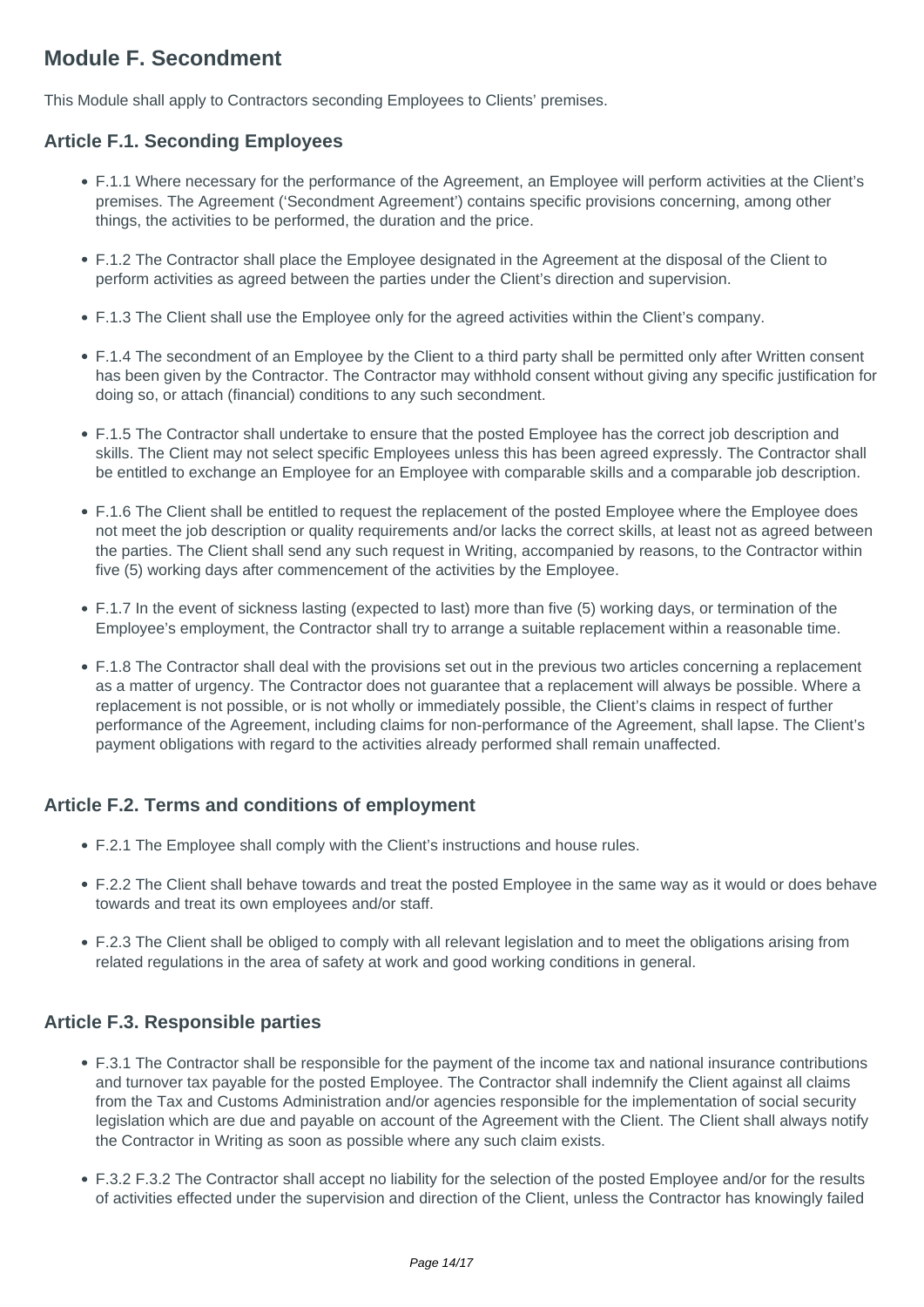to implement the provisions set out in article F.1.5.

- F.3.3 F.3.3 The Client shall be liable for all damage suffered by the posted Employee during or in connection with the activities assigned to him.
- F.3.4 The Client shall indemnify the Contractor against any damage the Contractor may suffer as a result of the claims of third parties, including claims of the posted Employees and those of persons employed under the responsibility of the Contractor which are connected to the goods supplied or activities performed by the Contractor, including:

- damage which is the result of the unlawful actions of the Contractor's posted Employee and persons working under the responsibility of the Contractor and who were placed at the disposal of the Client and are working under its supervision or on its instructions;

- damage which is the result of unsafe situations at its company, residential premises or other place at which the Agreement is performed, or of actions or omissions on the part of the Client, including giving its own interpretation to, and/or misusing knowledge and information provided by the Contractor and products and items supplied by the Contractor;

- damage which is the result of a defect in items supplied by the Contractor which have been used, changed or resold by the Client with the addition of or in conjunction with own products, software or Services of the Client, unless the Client proves that the defect is not the result of any use, change or reselling as referred to above.

## **Article F.4. Confidentiality**

- F.4.1 The Client may impose confidentiality on the Employee with regard to all information acquired by the Employee.
- F.4.2 The provisions of the previous article shall apply by analogy where there is a situation in which the Employee is transferred. The Client shall be obliged to include the same conditions in any onward hire sub-agreement.

## **Module H. Maintenance and Support**

This Module applies to Services comprising the installation, configuration and/or maintenance of Materials and Services such as software, applications, websites, etc.

#### **Article H.1. Implementation**

- H.1.1 Maintenance shall mean ensuring the functioning of existing or new (newly developed) Materials in accordance with the offer or more detailed agreement, and more generally the remedying of defects. Support shall mean offering assistance, whether or not remotely, with the maintenance of the Materials or working with them.
- H.1.2 Once the Agreement is concluded, the Contractor shall carry out the activities as soon as possible, in accordance with the offer, taking into account any reasonable wishes of the Client.
- H.1.3 The Agreement specifies the remuneration the Contractor will receive when it starts to perform the Services and activities. There may be fixed fees, but also activities based on hourly rates and subsequent calculations. The Agreement will specify clearly which activities are performed for which sums.
- H.1.4 All Services supplied by the Contractor shall be performed on the basis of a best efforts obligation unless and insofar as the Contractor has expressly promised a result in the Written Agreement and the result concerned is also described in a sufficiently precise way.
- H.1.5 The Contractor provides no guarantees concerning results unless agreed otherwise in the offer by means of a Service Level Agreement (SLA) in which results are specified. To the extent not provided for otherwise in an applicable SLA, the provisions of this article shall apply. The Contractor shall undertake to ensure that requests of the Client are executed as quickly as possible, but cannot give any firm deadlines. This shall apply to a deadline for scheduling and performing planned activities and also to response times and times for repairs where there is a request for the adjustment, repair and/or improvement of a Service and/or Materials.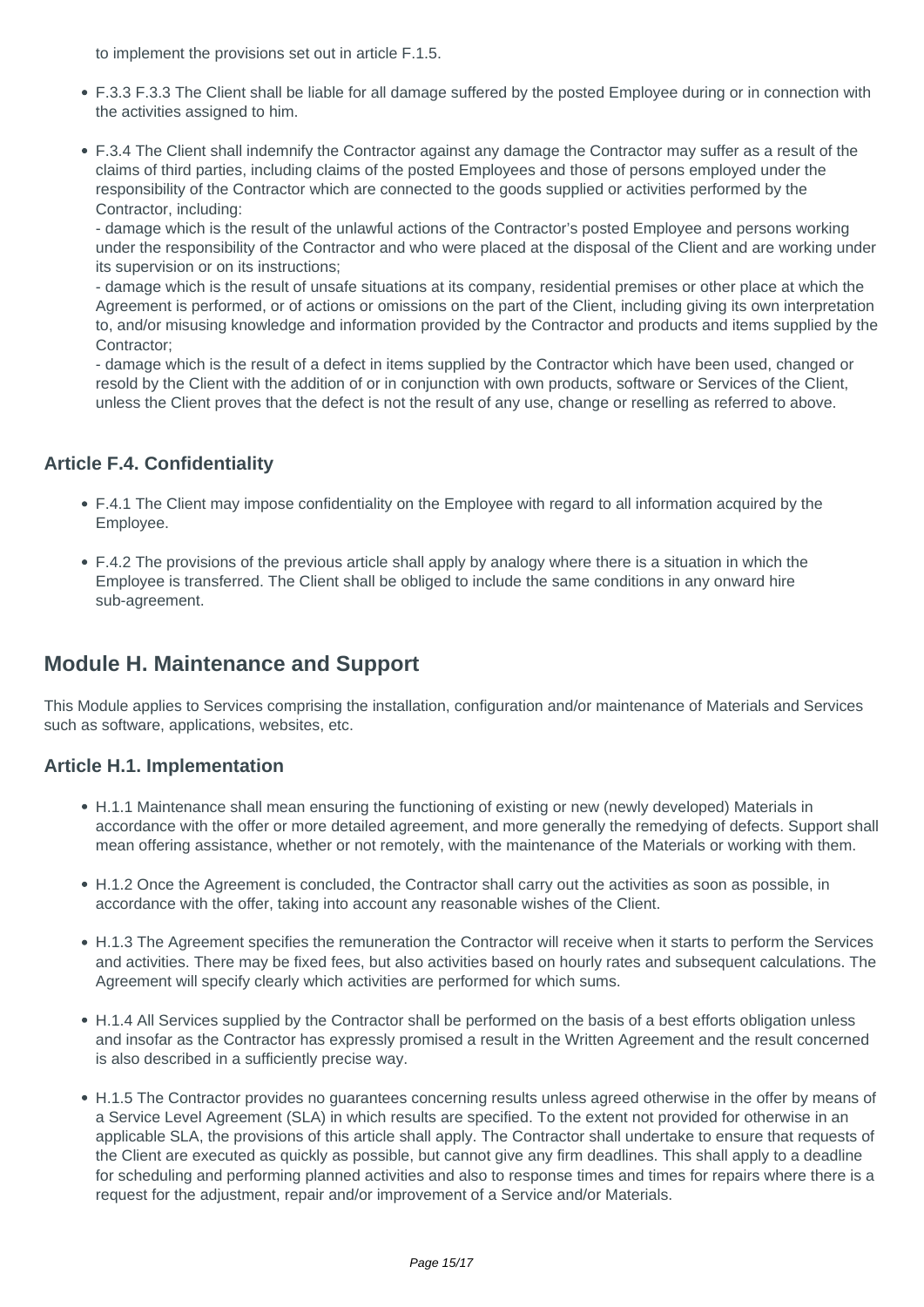## **Article H.2. Term**

H.2.1 The Agreement shall be entered into by the Client for a minimum term of twelve (12) months. Hereafter the Agreement shall be continued indefinitely. At the end of the minimum term, the Agreement may be terminated by either party giving at least one (1) month's notice. Notice to terminate the Agreement given by either the Client or the Contractor must be given in Writing.

#### **Article H.3. Specifications and Client Cooperation**

- H.3.1 If agreed, the Contractor shall install and configure the Materials on hardware and networks to be indicated by the Client. The Client shall be obliged to do everything that is reasonably necessary and desirable to enable the timely and proper installation and functioning of the Materials. In particular, the Client shall ensure that all information which the Contractor has stated to be required or with regard to which the Client can reasonably understand that it is required for the supply of the Materials, is made available to the Contractor in time.
- H.3.2 At the Contractor's request, the Client shall allow Employees and agents of the Contractor all necessary access to the computer systems concerned to facilitate installation, configuration, maintenance and adjustments of the Materials. Physical access to those systems shall take place only where such is necessary, and only after prior consultation with the Client.
- H.3.3 The selection, purchase and management of the hardware and networks to be used is the sole and complete responsibility of the Client. The Contractor shall give instructions regarding the configuration required. If the designated hardware and networks do not meet the Contractor's requirements, the Contractor shall be entitled to refuse installation or configuration.